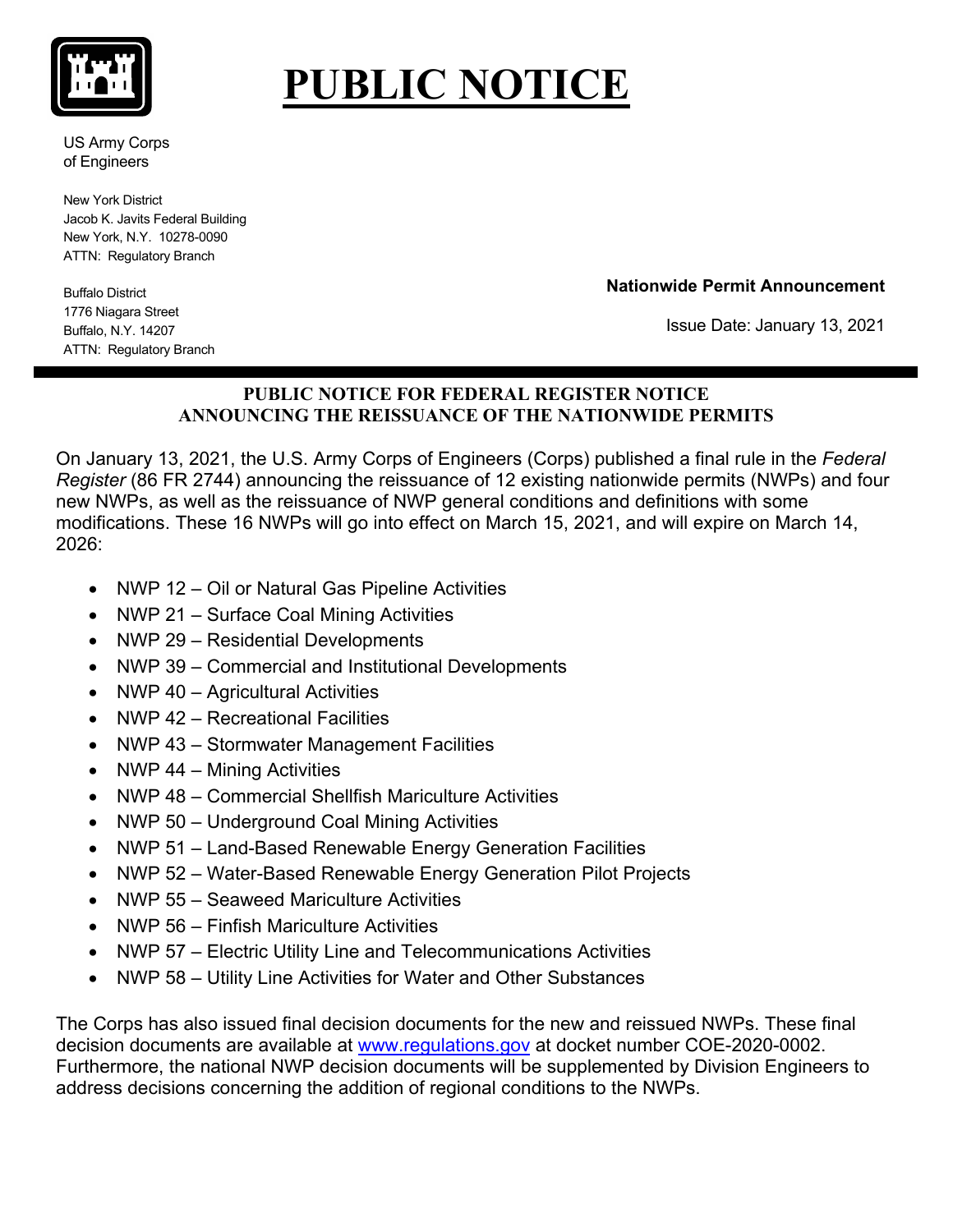The 12 existing NWPs published in the January 13, 2021 final rule replace the 2017 versions of these NWPs. The 2017 versions of NWPs 12, 21, 29, 39, 40, 42, 43, 44, 48, 50, 51, and 52 expire on March 14, 2021.

With the publication of this *Federal Register* notice, Corps divisions will begin finalizing regional conditions for these 16 NWPs. Regional conditions will provide additional protection for the aquatic environment and will help ensure that the NWPs authorize only those activities with no more than minimal adverse environmental effects. Regional conditions will help ensure protection of high value waters within New York State.

Corps divisions and districts will also begin determining which conditions for water quality certifications issued by states, tribes, and EPA for the issuance of these NWPs become conditions of these NWPs. Corps divisions and districts will also begin determining which conditions for Coastal Zone Management Act consistency concurrences issued by states for the issuance of these NWPs become conditions of these NWPs. Those regional conditions will be announced in a future joint public notice issued by the Buffalo and New York Districts.

There are 40 existing NWPs that were not reissued or modified by the January 13, 2021 final rule. Those 40 NWPs were published in the January 6, 2017, issue of the Federal Register (82 FR 1860) and those NWPs remain in effect until the Corps issues a final rule reissuing those NWPs or March 18, 2022, whichever comes first. The 40 2017 NWPs that remain in effect are:

- NWP 1 Aids to Navigation
- NWP 2 Structures in Artificial Canals
- NWP 3 Maintenance
- NWP 4 Fish and Wildlife Harvesting, Enhancement, and Attraction Devices and Activities
- NWP 5 Scientific Measurement Devices
- NWP 6 Survey Activities
- NWP 7 Outfall Structures and Associated Intake Structures
- NWP 8 Oil and Gas Structures on the Outer Continental Shelf
- NWP 9 Structures in Fleeting and Anchorage Areas
- NWP 10 Mooring Buoys
- NWP 11 Temporary Recreational Structures
- NWP 13 Bank Stabilization
- NWP 14 Linear Transportation Projects
- NWP 15 U.S. Coast Guard Approved Bridges
- NWP 16 Return Water From Upland Contained Disposal Areas
- NWP 17 Hydropower Projects
- NWP 18 Minor Discharges
- NWP 19 Minor Dredging
- NWP 20 Response Operations for Oil or Hazardous Substances
- NWP 22 Removal of Vessels
- NWP 23 Approved Categorical Exclusions
- NWP 24 Indian Tribe or State Administered Section 404 Programs
- NWP 25 Structural Discharges